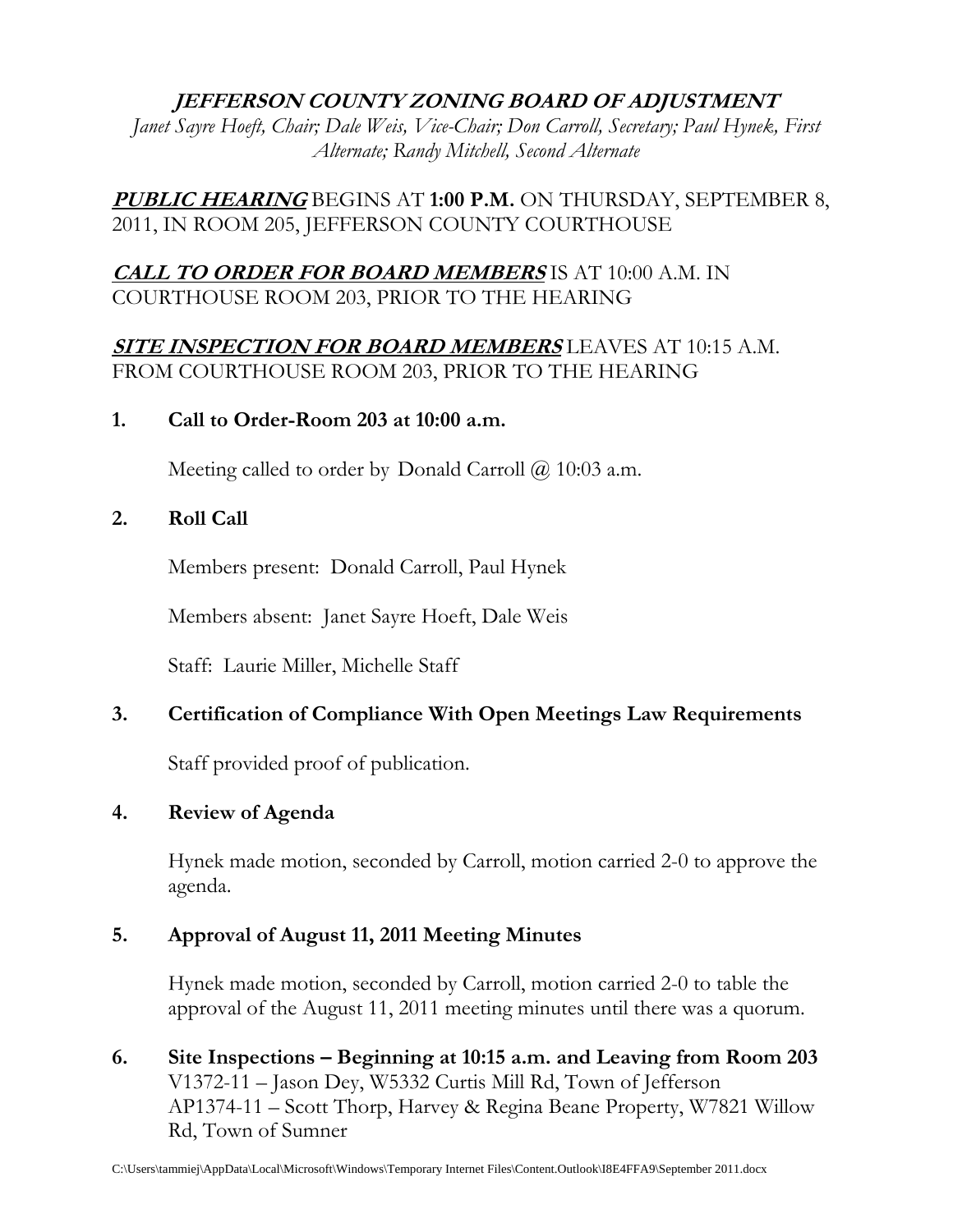V1373-11 – William & Shirley Baker, W&S Baker Trust Property, N551 Wishing Well Lane, Town of Koshkonong V1371-11 – Paul & Carol Christensen, N1411 St John's Rd , Town of Cold Spring

## **7. Public Hearing – Beginning at 1:00 p.m. in Room 205**

Public hearing called to order by Dale Weis  $(2, 1:00)$  p.m.

 Motion was made by Carroll, seconded by Weis, motion carried 2-0 to approve the August 11, 2011 meeting minutes. Hynek abstained.

 Donald Carroll recommended changing the order of petitions and hear the appeal testimony first.

Members present: Donald Carroll, Dale Weis, Paul Hynek

Members absent: Janet Sayre Hoeft

Staff: Laurie Miller, Michelle Staff, Rob Klotz

Also present were Attorney Scott Scheibel & Attorney Phil Ristow

Procedure was explained by Weis.

The following was read into the record by Carroll:

# **NOTICE OF PUBLIC HEARING JEFFERSON COUNTY ZONING BOARD OF ADJUSTMENT**

**NOTICE IS HEREBY GIVEN** that the Jefferson County Zoning Board of Adjustment will conduct a public hearing at 1:00 p.m. on Thursday, September 8, 2011 in Room 205 of the Jefferson County Courthouse, Jefferson, Wisconsin. Matters to be heard are applications for variance from terms of the Jefferson County Zoning Ordinance. No variance may be granted which would have the effect of allowing in any district a use not permitted in that district. No variance may be granted which would have the effect of allowing a use of land or property which would violate state laws or administrative rules. Subject to the above limitations, variances may be granted where strict enforcement of the terms of the ordinance results in an unnecessary hardship and where a variance in the standards will allow the spirit of the ordinance to be observed, substantial justice to be accomplished and the public interest not violated. Based upon the findings of fact, the Board of Adjustment must conclude that: 1) Unnecessary hardship is present in that a literal enforcement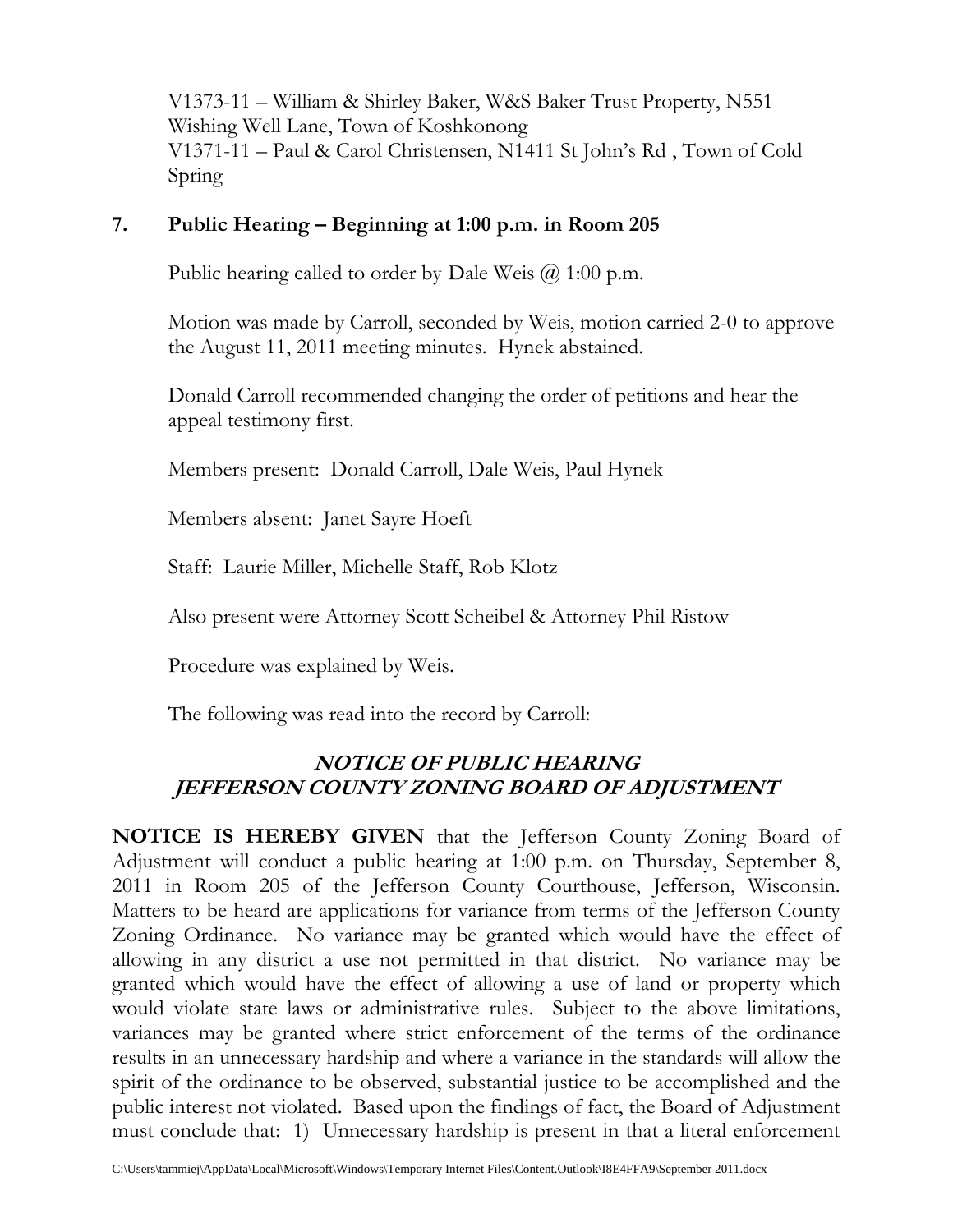of the terms of the ordinance would unreasonably prevent the owner from using the property for a permitted purpose or would render conformity with such restrictions unnecessarily burdensome; 2) The hardship is due to unique physical limitations of the property rather than circumstances of the applicant; 3) The variance will not be contrary to the public interest as expressed by the purpose and intent of the zoning ordinance. **PETITIONERS, OR THEIR REPRESENTATIVES, SHALL BE PRESENT.** There may be site inspections prior to public hearing which any interested parties may attend; decisions shall be rendered after public hearing on the following:

**AP1374-11 – Scott Thorp/Scott & Rebecca Thorp & Harvey II & Regina Beane Property:** Appeal of the substantial damage estimate for the residence located at **W7821 Willow Road**, as a result of the 2008 flood event. The site is on PIN 028- 0513-1142-034 (0.1 Acre) in a Waterfront zone.

Scott Thorp explained his reasons for the appeal. Rob Klotz presented staff report, explained the FEMA estimates computer program and configurations, and regulations. He also explained notifications to flood properties, what was submitted by the petitioner, and the reasons for denial. He referred to sections of the ordinance that were applicable.

Weis questioned if the assessed value was used to determine the 50% and if the county did all that was required in a timely fashion. Weis also questioned if they were given all the notifications and questioned the deadline on this procedure. He also questioned whether there was town or DNR input on file.

Hynek made note that the county attorney was present to guide the board. Hynek asked for clarification of the appeal request and questioned the petitioner on the ground level and first floor damage, and his estimates. He also questioned staff on the portion of repairs. Klotz explained. Hynek questioned the petitioner on the cost to bring the structure back to a pre-flood condition.

Carroll made statement regarding the facts presented, and questioned the petitioner on the recent assessment and the percentage of work already done. He also questioned the petitioner if zoning had notified him of the buyout and if there was dryland access during the flooding – if emergency services could access his property.

Weis questioned staff on the assessments and deadlines. There was a discussion on the assessed value of the structure. Weis questioned the petitioner that if a deadline was set, would he be willing to submit all the information needed. There was discussion on the work already done on the structure.

Carroll commented on FEMA standards.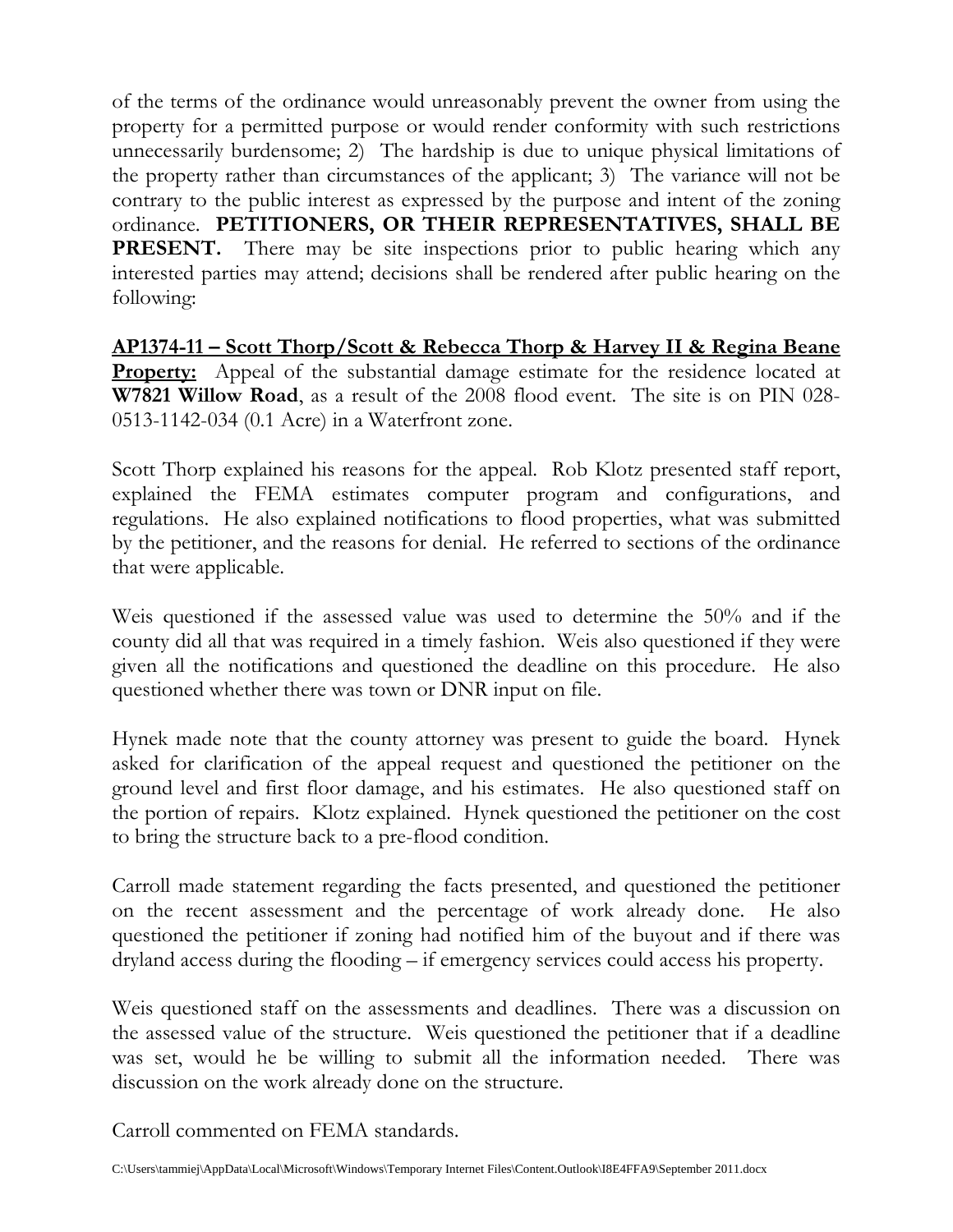**V1371-11 – Paul & Carol Christensen:** Variance from Sec. 11.07(d) of the Jefferson County Zoning Ordinance to construct an accessory structure at a zero setback from the right-of-way of School Road, and reduced setback to its centerline. The site is at **N1411 St John's Rd**, on PIN 004-0515-1832-006 (1.158 Acre) in a Community zone.

Paul Christensen presented this petition. There were no questions or comments in favor or opposition of the petition. There was a decision in the file from the town approving this petition, and read by Carroll.

Staff report was given by Staff. Carroll made statement of the 66' width of the ROW and the placement of the road in the ROW. Hynek questioned staff on ownership to the centerline of the road.

Break at 2:20 p.m., reconvened at 2:25 p.m.

**V1372-11 – Jason Dey:** Variance from Sec. 11.09 to exceed 50% of a structure's fair market value with an attached garage addition to a non-conforming structure; variance from Sec.11.07 for an addition closer to the road right-of-way and centerline than the existing structure. The site is in the Town of Jefferson, at **W5332 Curtis Mill Rd**, on PIN 014-0614-2641-003 (3.81 Acres) in an A-1 Agricultural zone.

Jason Dey presented his petition. There were no questions or comments in favor or opposition of the petition. There was a town response in the file approving this petition which was read by Carroll. Staff report was given by Staff.

Weis questioned staff if the house was closer to Deer Creek. He also questioned the previous storage structures on the property. Carroll questioned the petitioner on DNR response. Hynek questioned the placement – not coming closer to the road. He also questioned the 100 year flood level and whether the garage would be constructed above that level.

**V1373-11 – William & Shirley Baker, W&S Baker Trust Property:** Variance to sanction an addition to a camping trailer "after-the-fact" that does not comply with Sec. 11.02 – Campground definition, allowing a 400 square foot deck with no walls and no roof. The site is at Jellystone Park Condominiums, **N551 Wishing Well Lane** in the Town of Koshkonong, on PIN 016-0513-2533-180 in an A-2, Agribusiness zone.

William and Shirley Baker were both present. Mr. Baker presented a packet of information to each of the Board members. Mrs. Baker explained their petition.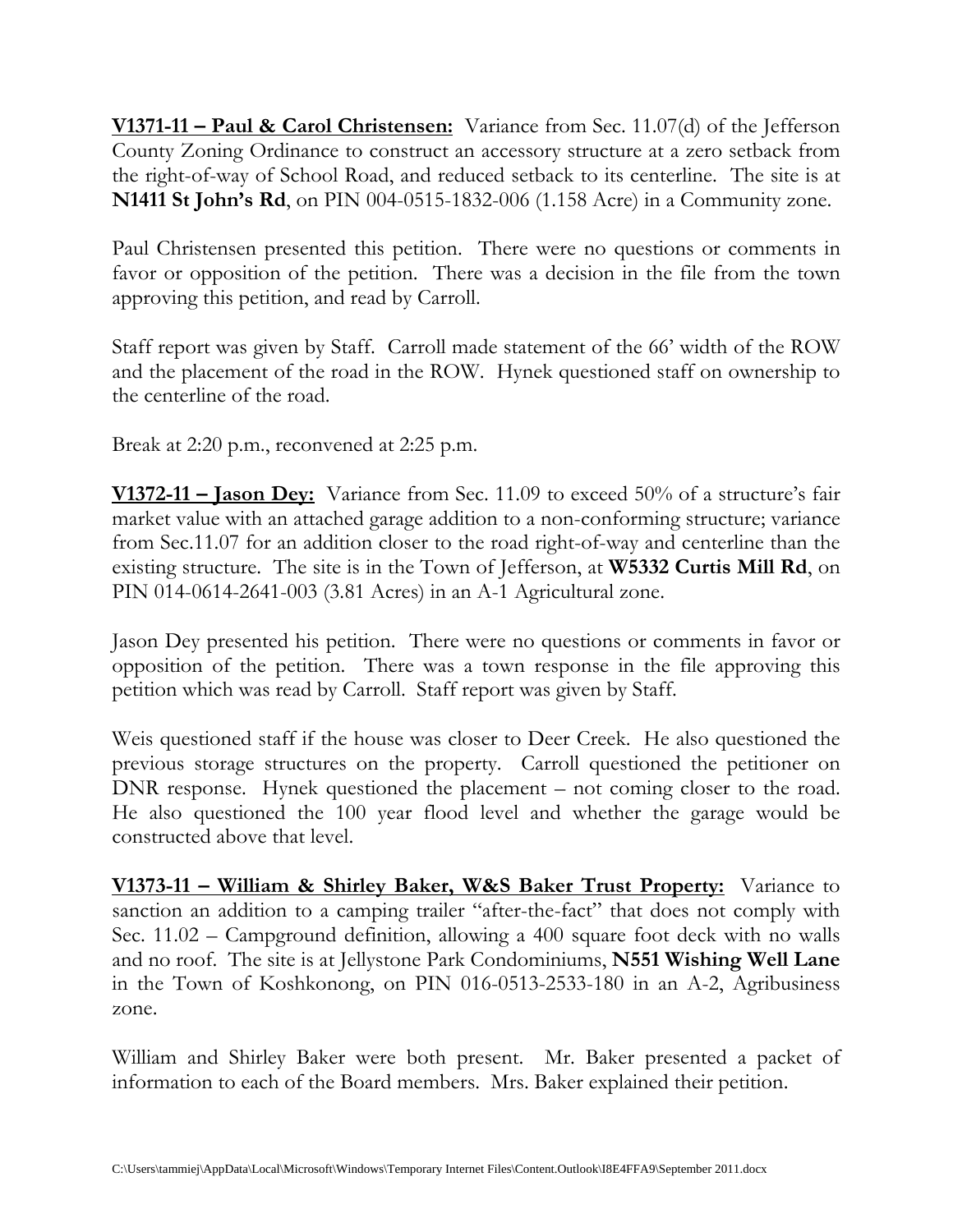There were no questions or comments in favor or opposition of the petition. There was a response in the file from the town approving this petition, which was read by Carroll. Staff report was given by Staff.

Hynek questioned the petitioner if the structure was a detached, freestanding accessory structure. Weis questioned the principal use of the structure. Carroll questioned staff if notice was given to the petitioners that this was an illegal structure.

Vic Pifel, a resident of Jellystone since 1983, made statements favoring this petition.

# **8. Decisions on Above Petitions (See files)**

## **9. Adjourn**

Weis made motion, seconded by Hynek, motion carried 3-0 to adjourn @4:35 p.m.

## **If you have questions regarding these matters, please contact the Zoning Department at 920-674-7113 or 920-674-8638.**

The Board may discuss and/or take action on any item specifically listed on the agenda.

# **JEFFFERSON COUNTY ZONING BOARD OF ADJUSTMENT**

Individuals requiring special accommodations for attendance at the meeting should contact the County Administrator at 920-674-7101 at least 24 hours prior to the meeting so appropriate arrangements can be made.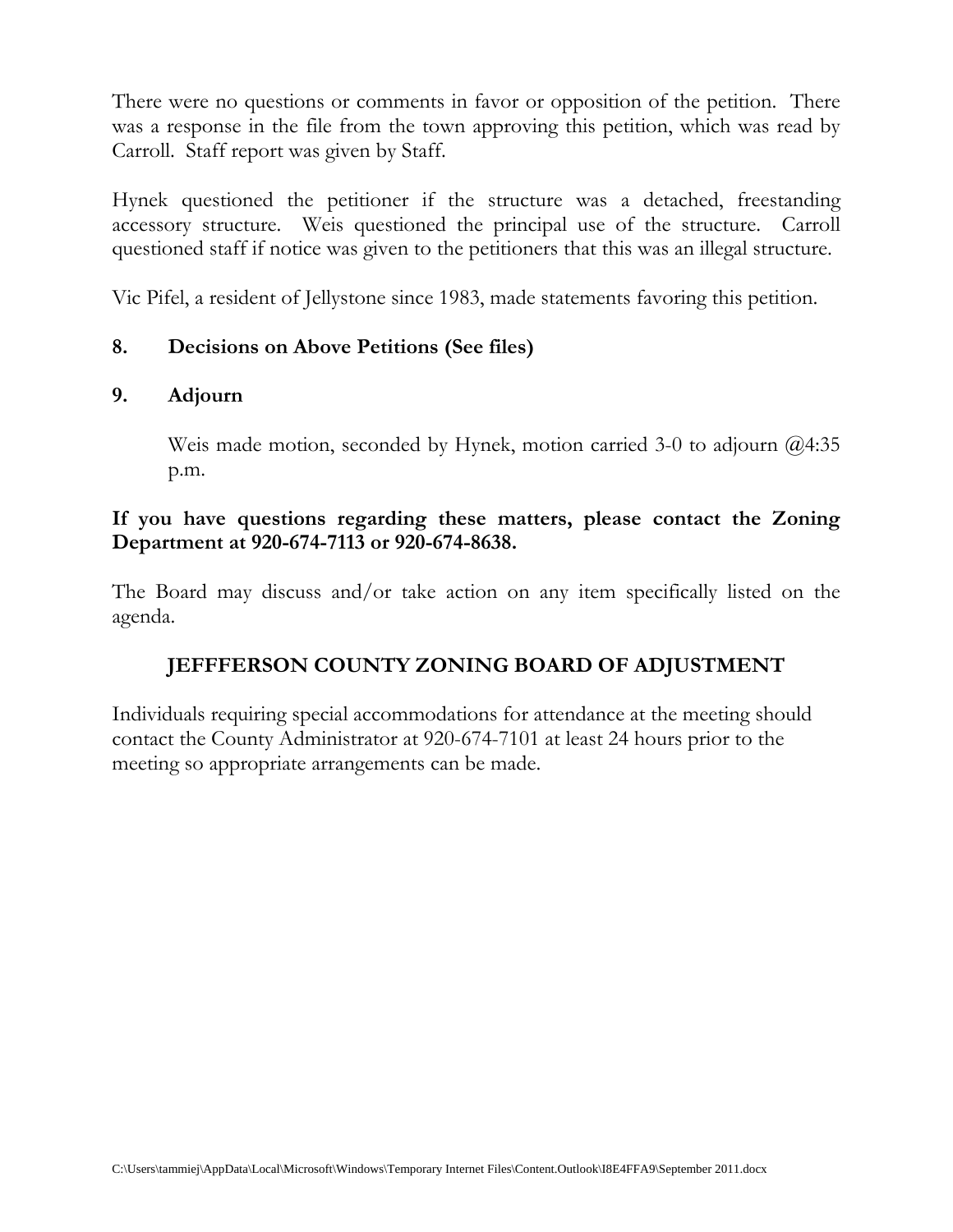## **DECISION OF THE ZONING BOARD OF ADJUSTMENT JEFFERSON COUNTY, WISCONSIN**

### **FINDINGS OF FACT**

| PETITION NO.:<br><b>HEARING DATE:</b>                 | 2011 V1371<br>09-08-2011                             |
|-------------------------------------------------------|------------------------------------------------------|
| APPLICANT:                                            | Paul R. & Carol J. Christensen                       |
| <b>PROPERTY OWNER:</b>                                | <b>SAME</b>                                          |
| PARCEL (PIN #): 004-0515-1832-006                     |                                                      |
| <b>TOWNSHIP:</b>                                      | <b>Cold Spring</b>                                   |
| <b>INTENT OF PETITIONER:</b><br>the ROW of School Rd. | Construct accessory structure at a zero setback from |
|                                                       |                                                      |

#### THE APPLICANT REQUESTS A VARIANCE FROM SECTION 11.07(d) OF **THE JEFFERSON COUNTY ZONING ORDINANCE.**

#### **THE FEATURES OF THE PROPOSED CONSTRUCTION AND PROPERTY WHICH RELATE TO THE GRANT OR DENIAL OF THE VARIANCE APPLICATION ARE:**

 **The petitioner is requesting to build a new 30' x 33' (1,000 sq. ft.) detached structure zero feet (on the) right of way and approximately 37 feet from the centerline of School Road, whereas the required setback is 30 feet from the right-of- way and 63 feet from the centerline. The rear and side setback for an accessory structure in a Community zone is 3 feet. The parcel is 1.15 acres in size. The mound is located on the far north property line. School Road is platted as a dead end road but does connect through private property to Carnes Rd. See attached air photos. Structure could be built meeting all required setbacks** 

#### **FACTS OR OBSERVATIONS BASED ON SITE INSPECTIONS: Site inspections <u>conducted.</u> Observed property layout & location.**

FACTS PRESENTED AT PUBLIC HEARING: See tape, minutes & file.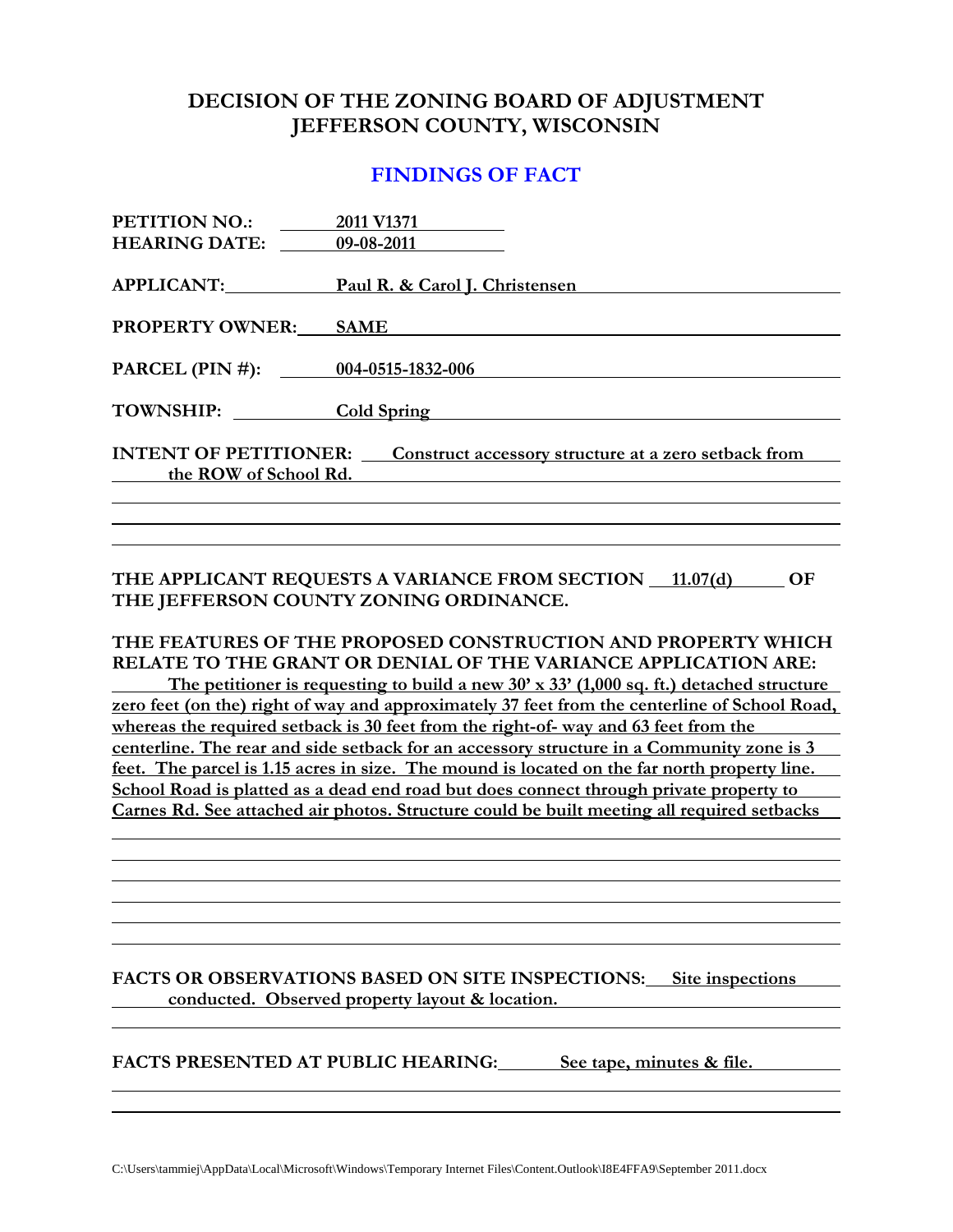#### **DECISION STANDARDS**

- **A. NO VARIANCE MAY BE GRANTED WHICH WOULD HAVE THE EFFECT OF ALLOWING IN ANY DISTRICT A USE NOT PERMITTED IN THAT DISTRICT ---------**
- **B. NO VARIANCE MAY BE GRANTED WHICH WOULD HAVE THE EFFECT OF ALLOWING A USE OF LAND OR PROPERTY WHICH WOULD VIOLATE STATE**  LAWS OR ADMINSTRATIVE RULES: The series of the series of the series of the series of the series of the series of the series of the series of the series of the series of the series of the series of the series of the series
- **C. SUBJECT TO THE ABOVE LIMITATIONS, VARIANCES MAY BE GRANTED WHERE STRICT ENFORCEMENT OF THE TERMS OF THE ORDINANCE RESULTS IN AN UNNECESSARY HARDSHIP & WHERE A VARIANCE IN THE STANDARDS WILL ALLOW THE SPIRIT OF THE ORDINANCE TO BE OBSERVED, SUBSTANTIAL JUSTICE TO BE ACCOMPLISHED, & THE PUBLIC INTEREST NOT VIOLATED.**

 **BASED ON THE FINDINGS OF FACT, THE BOARD CONCLUDES THAT:** 

- **1. UNNECESSARY HARDSHIP IS PRESENT IN THAT A LITERAL ENFORCEMENT OF THE TERMS OF THE ZONING ORDINANCE WOULD NOT UNREASONABLY PREVENT THE OWNER FROM USING THE PROPERTY FOR A PERMITTED PURPOSE OR WOULD RENDER CONFORMITY WITH SUCH RESTRICTIONS UNNECESSARILY BURDENSOME BECAUSE there are 3 lots and plenty of room available.**
- **2. THE HARDSHIP IS NOT DUE TO UNIQUE PHYSICAL LIMITATIONS OF THE PROPERTY RATHER THAN THE CIRCUMSTANCES OF THE APPLICANT BECAUSE there are alternative spots to locate the structure.**
- **3. THE VARIANCE WILL BE CONTRARY TO THE PUBLIC INTEREST AS EXPRESSED BY THE PURPOSE AND INTENT OF THE ZONING ORDINANCE BECAUSE** it's 0' to the property line. This road may be developed in the future.

**\*A VARIANCE MAY BE GRANTED IF ALL THESE CONDITIONS ARE MET\***

**DECISION: THE REQUESTED VARIANCE IS DENIED.** 

**MOTION: Weis SECOND: Hynek VOTE: 3-0**

**CONDITIONS OF APPROVAL/DENIAL:** 

 **VICE-CHAIRPERSON** 

**SIGNED: DATE:** 09-08-2011

**BOARD DECISIONS MAY BE APPEALED TO CIRCUIT COURT. AUDIO RECORD OF THESE PROCEEDINGS IS AVAILABLE UPON REQUEST.**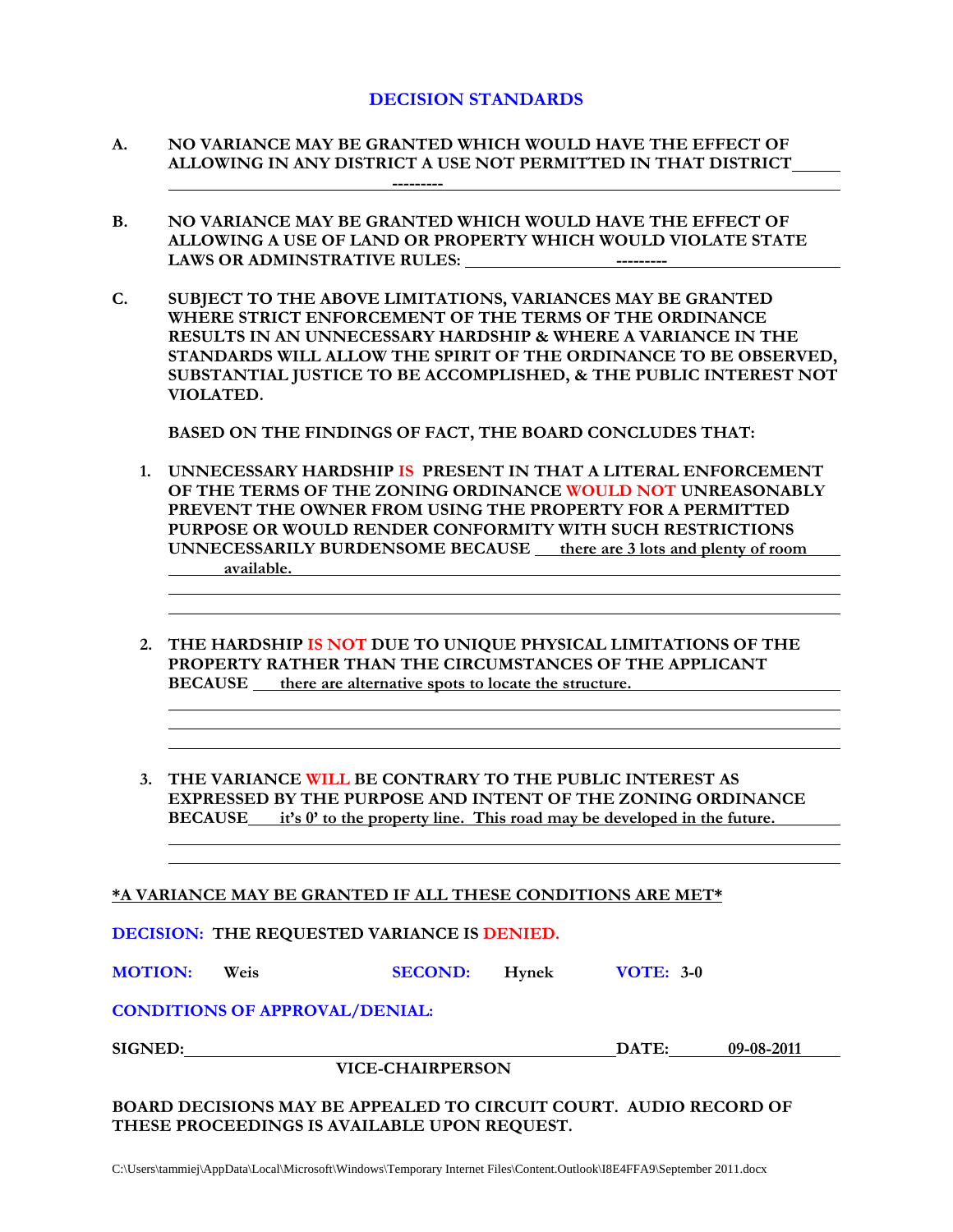## **DECISION OF THE ZONING BOARD OF ADJUSTMENT JEFFERSON COUNTY, WISCONSIN**

### **FINDINGS OF FACT**

| <b>PETITION NO.:</b>              | 2011 V1372                                                                            |
|-----------------------------------|---------------------------------------------------------------------------------------|
| <b>HEARING DATE:</b> 09-08-2011   |                                                                                       |
| APPLICANT:                        | <b>Jason D. Dey</b>                                                                   |
| <b>PROPERTY OWNER:</b>            | <b>SAME</b>                                                                           |
|                                   |                                                                                       |
| PARCEL (PIN #): 014-0614-2641-003 |                                                                                       |
| TOWNSHIP: lefferson               |                                                                                       |
|                                   | INTENT OF PETITIONER: Variance to exceed 50% FMV for addition (attached               |
| $\mathcal{L}$                     | garage) to a non-conforming structure. Also, variance for addition closer to the road |
| than the existing structure.      |                                                                                       |
|                                   |                                                                                       |

### THE APPLICANT REQUESTS A VARIANCE FROM SECTION 11.09, 11.07 OF **THE JEFFERSON COUNTY ZONING ORDINANCE.**

#### **THE FEATURES OF THE PROPOSED CONSTRUCTION AND PROPERTY WHICH RELATE TO THE GRANT OR DENIAL OF THE VARIANCE APPLICATION ARE:**

 **On July 14, 2011, Mr. Dey was denied a variance from the Board of Adjustment. A copy of the denied decision is located in the file. Mr. Dey has modified the request from the previous petition by reducing the size of the attached garage and proposing a rain garden between existing retaining wall and the structure, approximately an area of 16' x 14' (224 sq. ft.). The petitioner is proposing a 23' x 28' (672 sq. ft.) attached garage. It is proposed 68 feet from the centerline of Bark River Road and 35 feet from the right-of-way, whereas the required setback is 85 feet from the centerline and 50 feet from the right-of-way. The structure is setback 14 feet from Deer Creek, whereas 75 feet is required. In 1977, a zoning/land use permit was issued for a 3-car attached garage, not going any closer to the road setback or creek. In 1982, the structure was granted a variance to add a front porch closer to the road setback. In 2008, the structure was granted a variance to exceed 50% of the FMV to add a 2nd story addition, doubling the square footage of the structure. A condition of that approval was that a 35 foot shoreland buffer was required. In 2011, as stated above, the petitioner was denied a variance based on the finding of fact and applying the variance criteria.** 

### **FACTS OR OBSERVATIONS BASED ON SITE INSPECTIONS: Site inspections conducted. Observed property layout & location.**

#### **FACTS PRESENTED AT PUBLIC HEARING: See tape, minutes & file.**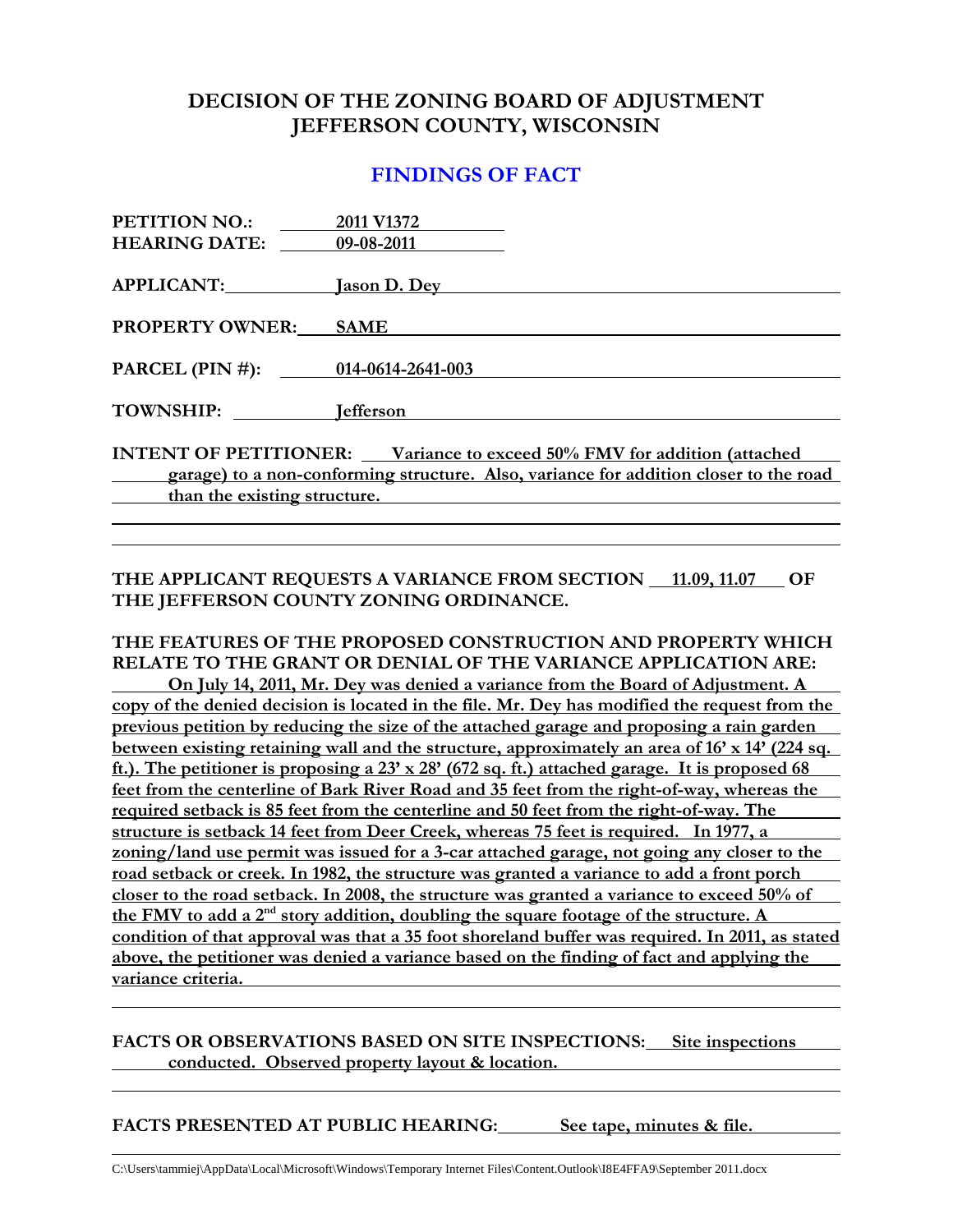#### **DECISION STANDARDS**

- **A. NO VARIANCE MAY BE GRANTED WHICH WOULD HAVE THE EFFECT OF ALLOWING IN ANY DISTRICT A USE NOT PERMITTED IN THAT DISTRICT ---------**
- **B. NO VARIANCE MAY BE GRANTED WHICH WOULD HAVE THE EFFECT OF ALLOWING A USE OF LAND OR PROPERTY WHICH WOULD VIOLATE STATE**  LAWS OR ADMINSTRATIVE RULES: The series of the series of the series of the series of the series of the series of the series of the series of the series of the series of the series of the series of the series of the series
- **C. SUBJECT TO THE ABOVE LIMITATIONS, VARIANCES MAY BE GRANTED WHERE STRICT ENFORCEMENT OF THE TERMS OF THE ORDINANCE RESULTS IN AN UNNECESSARY HARDSHIP & WHERE A VARIANCE IN THE STANDARDS WILL ALLOW THE SPIRIT OF THE ORDINANCE TO BE OBSERVED, SUBSTANTIAL JUSTICE TO BE ACCOMPLISHED, & THE PUBLIC INTEREST NOT VIOLATED.**

 **BASED ON THE FINDINGS OF FACT, THE BOARD CONCLUDES THAT:** 

- **4. UNNECESSARY HARDSHIP IS PRESENT IN THAT A LITERAL ENFORCEMENT OF THE TERMS OF THE ZONING ORDINANCE WOULD UNREASONABLY PREVENT THE OWNER FROM USING THE PROPERTY FOR A PERMITTED PURPOSE OR WOULD RENDER CONFORMITY WITH SUCH RESTRICTIONS UNNECESSARILY BURDENSOME BECAUSE of the pre-existing condition of the property.**
- **5. THE HARDSHIP IS DUE TO UNIQUE PHYSICAL LIMITATIONS OF THE PROPERTY RATHER THAN THE CIRCUMSTANCES OF THE APPLICANT BECAUSE** there is no other option for placement. The well is on one end of the building and the pump system is on the other.
- **6. THE VARIANCE WILL NOT BE CONTRARY TO THE PUBLIC INTEREST AS EXPRESSED BY THE PURPOSE AND INTENT OF THE ZONING ORDINANCE BECAUSE it enhances the area.**

#### **\*A VARIANCE MAY BE GRANTED IF ALL THESE CONDITIONS ARE MET\***

**DECISION: THE REQUESTED VARIANCE IS GRANTED.** 

**MOTION: Weis SECOND: Carroll VOTE: 3-0**

**CONDITIONS OF APPROVAL: Necessary engineering data that the rain garden will offset the new impervious surface.** 

**SIGNED:** DATE: 09-08-2011

#### **VICE-CHAIRPERSON**

**BOARD DECISIONS MAY BE APPEALED TO CIRCUIT COURT. AUDIO RECORD OF THESE PROCEEDINGS IS AVAILABLE UPON REQUEST.** 

C:\Users\tammiej\AppData\Local\Microsoft\Windows\Temporary Internet Files\Content.Outlook\I8E4FFA9\September 2011.docx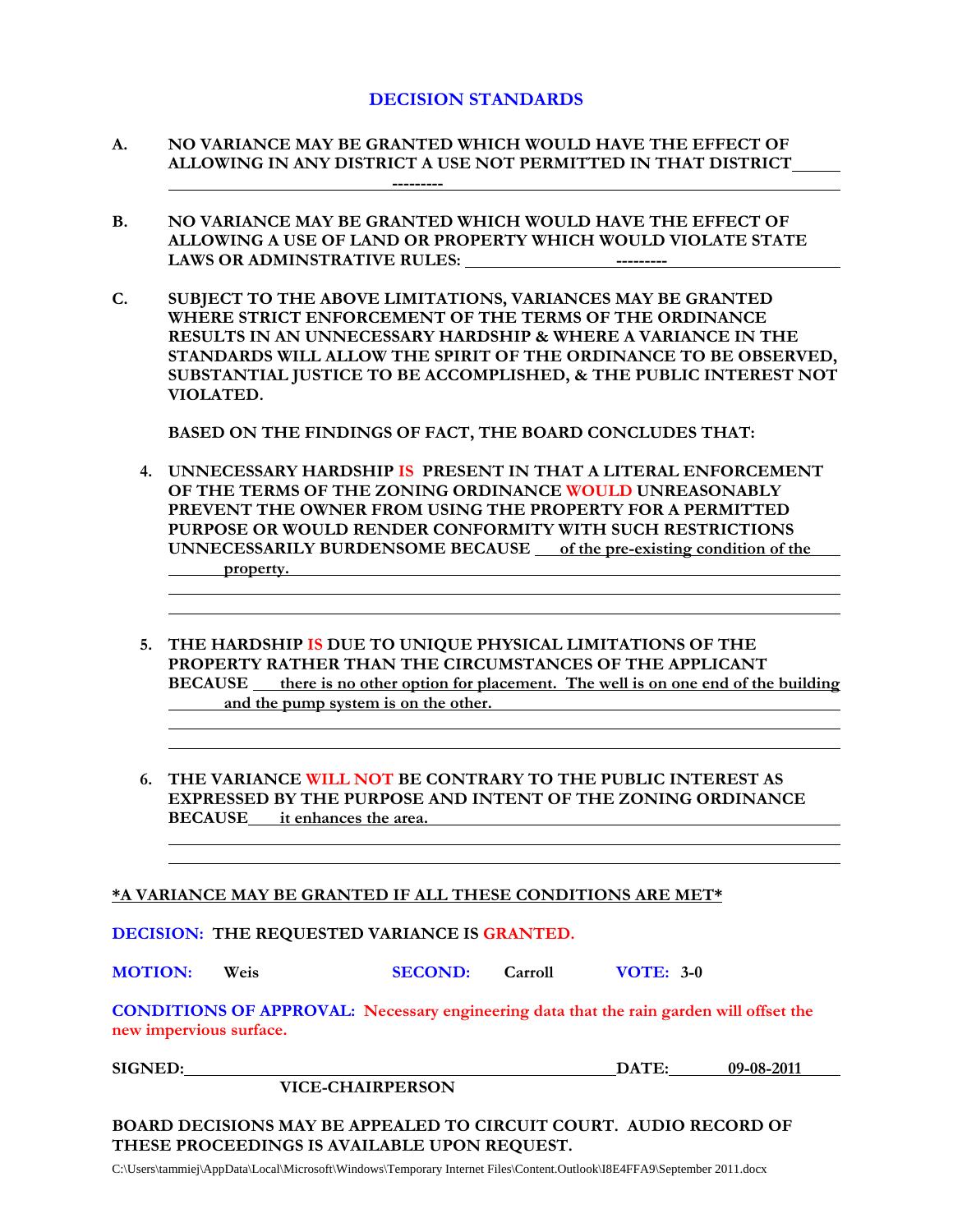## **DECISION OF THE ZONING BOARD OF ADJUSTMENT JEFFERSON COUNTY, WISCONSIN**

### **FINDINGS OF FACT**

| PETITION NO.: 2011 V1373                           |                                                                                       |
|----------------------------------------------------|---------------------------------------------------------------------------------------|
| <b>HEARING DATE:</b> 09-08-2011                    |                                                                                       |
| APPLICANT:                                         | William & Shirley Baker                                                               |
| <b>PROPERTY OWNER: W &amp; S Baker Trust</b>       |                                                                                       |
| PARCEL (PIN #): 016-0513-2533-180                  |                                                                                       |
|                                                    | TOWNSHIP: Koshkonong                                                                  |
|                                                    | <b>INTENT OF PETITIONER:</b> Sanction addition to camping trailer "after-the-fact"    |
| $\overline{\phantom{a}}$                           | that does not comply with $11.02$ campground definition – limit of $400$ sq. ft. deck |
| $\overline{\phantom{a}}$<br>with no wall, no roof. |                                                                                       |
|                                                    |                                                                                       |
|                                                    |                                                                                       |
|                                                    |                                                                                       |

#### **THE APPLICANT REQUESTS A VARIANCE FROM SECTION 11.02 OF THE JEFFERSON COUNTY ZONING ORDINANCE.**

### **THE FEATURES OF THE PROPOSED CONSTRUCTION AND PROPERTY WHICH RELATE TO THE GRANT OR DENIAL OF THE VARIANCE APPLICATION ARE:**

 **The structure is located in a campground. There is no permit granted for the structure. Section 11.02 defines campgrounds as : A privately or municipally owned parcel or tract of land, maintained, intended, or used for the purpose of supplying temporary or overnight living accommodations to the public by providing designated areas for the placement of trailers, tents, buses, automobiles, or sleeping bags, and may include structures to provide services to the patrons, such as rest rooms, bathing and laundry facilities. Accessory structures associated with the camping use within designated and approved campsites are limited to one detached deck and one storage shed per site. Decks shall not exceed 400 square feet and shall have no walls and roofs. Storage sheds shall not exceed 100 square feet in size. Floodplain and shoreland overlay districts may provide additional restrictions impacting placement of accessory structures.** 

#### **FACTS OR OBSERVATIONS BASED ON SITE INSPECTIONS: Site inspections conducted. Observed property layout & location.**

**FACTS PRESENTED AT PUBLIC HEARING: See tape, minutes & file.**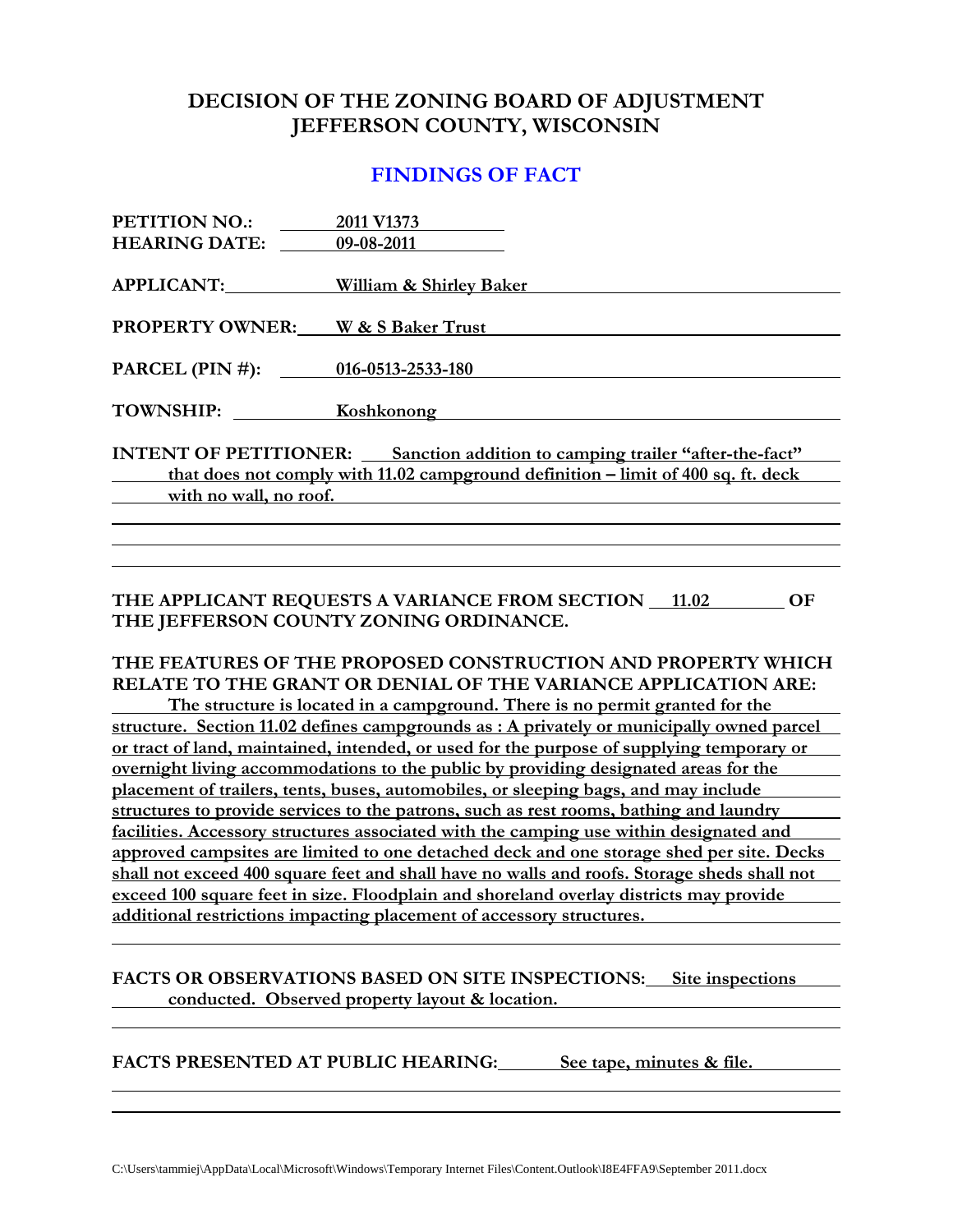#### **DECISION STANDARDS**

- **A. NO VARIANCE MAY BE GRANTED WHICH WOULD HAVE THE EFFECT OF ALLOWING IN ANY DISTRICT A USE NOT PERMITTED IN THAT DISTRICT ---------**
- **B. NO VARIANCE MAY BE GRANTED WHICH WOULD HAVE THE EFFECT OF ALLOWING A USE OF LAND OR PROPERTY WHICH WOULD VIOLATE STATE**  LAWS OR ADMINSTRATIVE RULES: **All Accounts Lease and Lease and Lease and Lease and Lease and Lease and Lease and Lease and Lease and Lease and Lease and Lease and Lease and Lease and Lease and Lease and Lease and Lease a**
- **C. SUBJECT TO THE ABOVE LIMITATIONS, VARIANCES MAY BE GRANTED WHERE STRICT ENFORCEMENT OF THE TERMS OF THE ORDINANCE RESULTS IN AN UNNECESSARY HARDSHIP & WHERE A VARIANCE IN THE STANDARDS WILL ALLOW THE SPIRIT OF THE ORDINANCE TO BE OBSERVED, SUBSTANTIAL JUSTICE TO BE ACCOMPLISHED, & THE PUBLIC INTEREST NOT VIOLATED.**

 **BASED ON THE FINDINGS OF FACT, THE BOARD CONCLUDES THAT:** 

- **7. UNNECESSARY HARDSHIP IS NOT PRESENT IN THAT A LITERAL ENFORCEMENT OF THE TERMS OF THE ZONING ORDINANCE WOULD NOT UNREASONABLY PREVENT THE OWNER FROM USING THE PROPERTY FOR A PERMITTED PURPOSE OR WOULD RENDER CONFORMITY WITH SUCH RESTRICTIONS UNNECESSARILY BURDENSOME BECAUSE it's an illegal structure, not the fault of the property. It was done by the wishes of the owner, and is not a necessary use in a campground.**
- **8. THE HARDSHIP IS NOT DUE TO UNIQUE PHYSICAL LIMITATIONS OF THE PROPERTY RATHER THAN THE CIRCUMSTANCES OF THE APPLICANT BECAUSE not the fault of the property – it's an illegal structure.**
- **9. THE VARIANCE WILL BE CONTRARY TO THE PUBLIC INTEREST AS EXPRESSED BY THE PURPOSE AND INTENT OF THE ZONING ORDINANCE BECAUSE to allow the attached structure would set a precedence.**

| *A VARIANCE MAY BE GRANTED IF ALL THESE CONDITIONS ARE MET* |
|-------------------------------------------------------------|
|-------------------------------------------------------------|

|  | <b>DECISION: THE REQUESTED VARIANCE IS DENIED.</b> |
|--|----------------------------------------------------|
|--|----------------------------------------------------|

**MOTION: Hynek SECOND: Carroll VOTE: 3-0**

**CONDITIONS OF APPROVAL/DENIAL:** 

 **VICE-CHAIRPERSON** 

**SIGNED: DATE:** 09-08-2011

**BOARD DECISIONS MAY BE APPEALED TO CIRCUIT COURT. AUDIO RECORD OF THESE PROCEEDINGS IS AVAILABLE UPON REQUEST.** 

C:\Users\tammiej\AppData\Local\Microsoft\Windows\Temporary Internet Files\Content.Outlook\I8E4FFA9\September 2011.docx